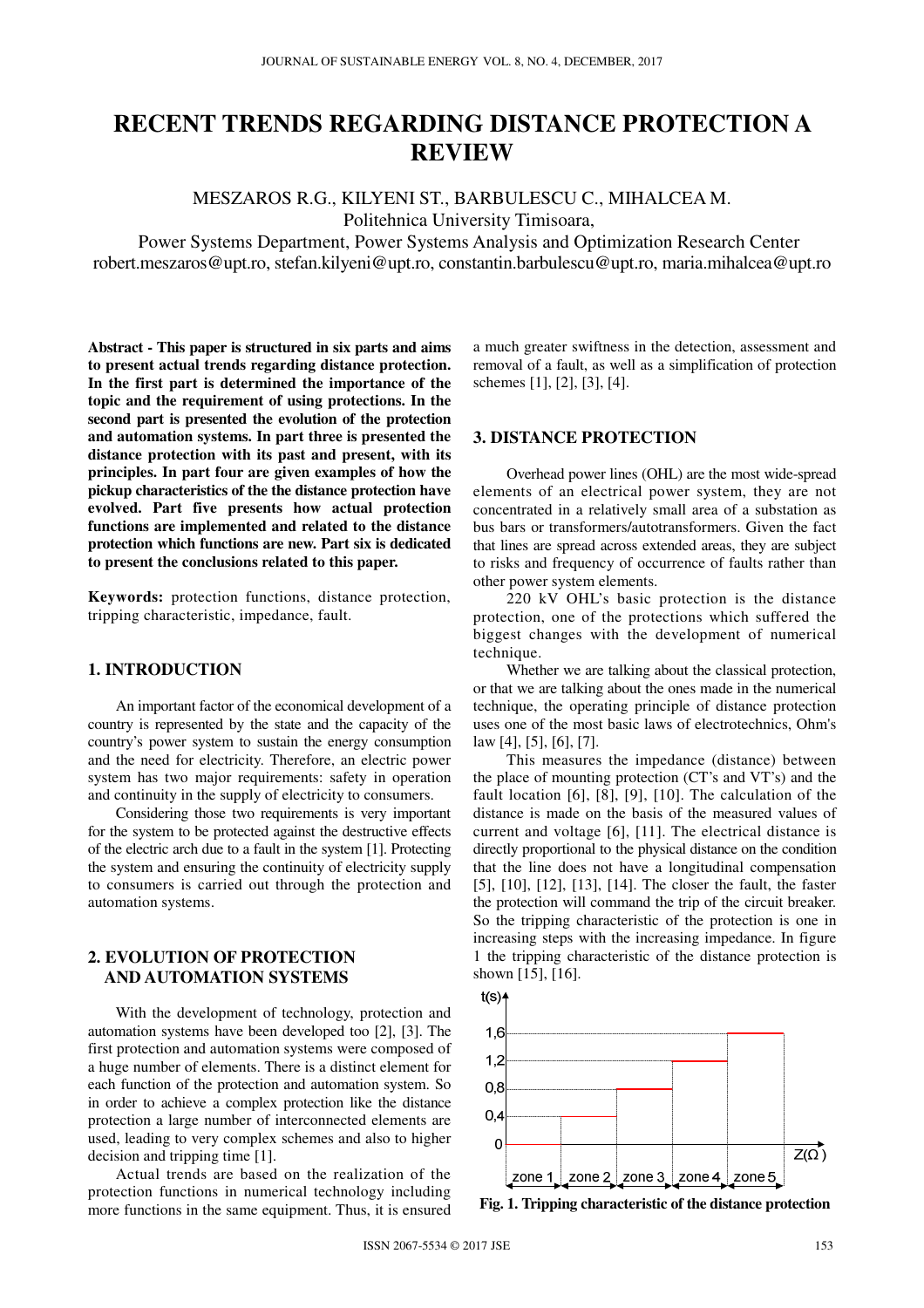The main reason for the fact that this protection measures the distance to the fault is to enclose the fault in a given distance zone and not to provide an approximate location of it!

## **4. EVOLUTION OF PICKUP AND TRIPPING CHARACTERISTICS**

In terms of pickup and tripping characteristics of the classic distance protection and the numeric one, they differ very much [16].

If the classic distance protections had a pickup characteristic and measurement characteristic commonly represented by continuous sealed type circular curves or ellipse type to the numerical protections they have changed radically. The distance protection function from the numerical terminals uses interrupted characteristics obtaining the form of polygonal characteristics, increasing the sensibility of the protection. These characteristics are represented in the complex plan of the impedance by setting the value of the real component – resistance and the imaginary one – reactance.

Electrical parameters of power and network in case of faults and abnormal operating states of the system differ from case to case. So depending on the type of the fault, the occurrence or not of the electrical arch, or operation in overload, impedance suffers major changes, with the possibility of having wrong tripping decisions of the distance protection [17].

In the case of a metallic short circuit, the impedance vector will shrink, entering the tripping zone. In this case the angle between the vector of complex impedance and resistance will remain unchanged.

The situation changes however in case of a short circuit through the electrical arch. The electrical arch is purely ohmic, so to the fault impedance it adds the arch resistance, reactance being zero. In this case the angle between the total fault impedance and resistance decreases, but not very much. In figure 2 and 3 are presented the two types of behaviour of the impedance vector in the given cases [14].



**Fig. 2. Impedance vector behaviour in case of fault without electric arch** 



**Fig. 3. Impedance vector behaviour in case of fault with electric arch** 

In case of overloads, the impedance vector decreases not as much as in case of a fault, but the impedance vector can enter the tripping area because the angle between this vector and the resistance decreases very much (figure 4).



**Fig. 4. Impedance vector behaviour in case of overload** 

Taking into account these behaviors of impedance in different situations, there have been developed more types of pickup characteristics. The simplest such pickup characteristic is the impedance characteristic, which is represented by a circle with center in the origin. This characteristic is shown in figure 5.



**Fig. 5. Impedance characteristic** 

For this characteristic we notice that is doesn't perform very well in case of faults with large arch resistance, even in case of more pronounced overloads there is a risk of a wrong pickup and trip of the relay [14].

To solve the problem of the electrical arch influence, there were developed the so called generalized resistance characteristic. This characteristic is represented by a circle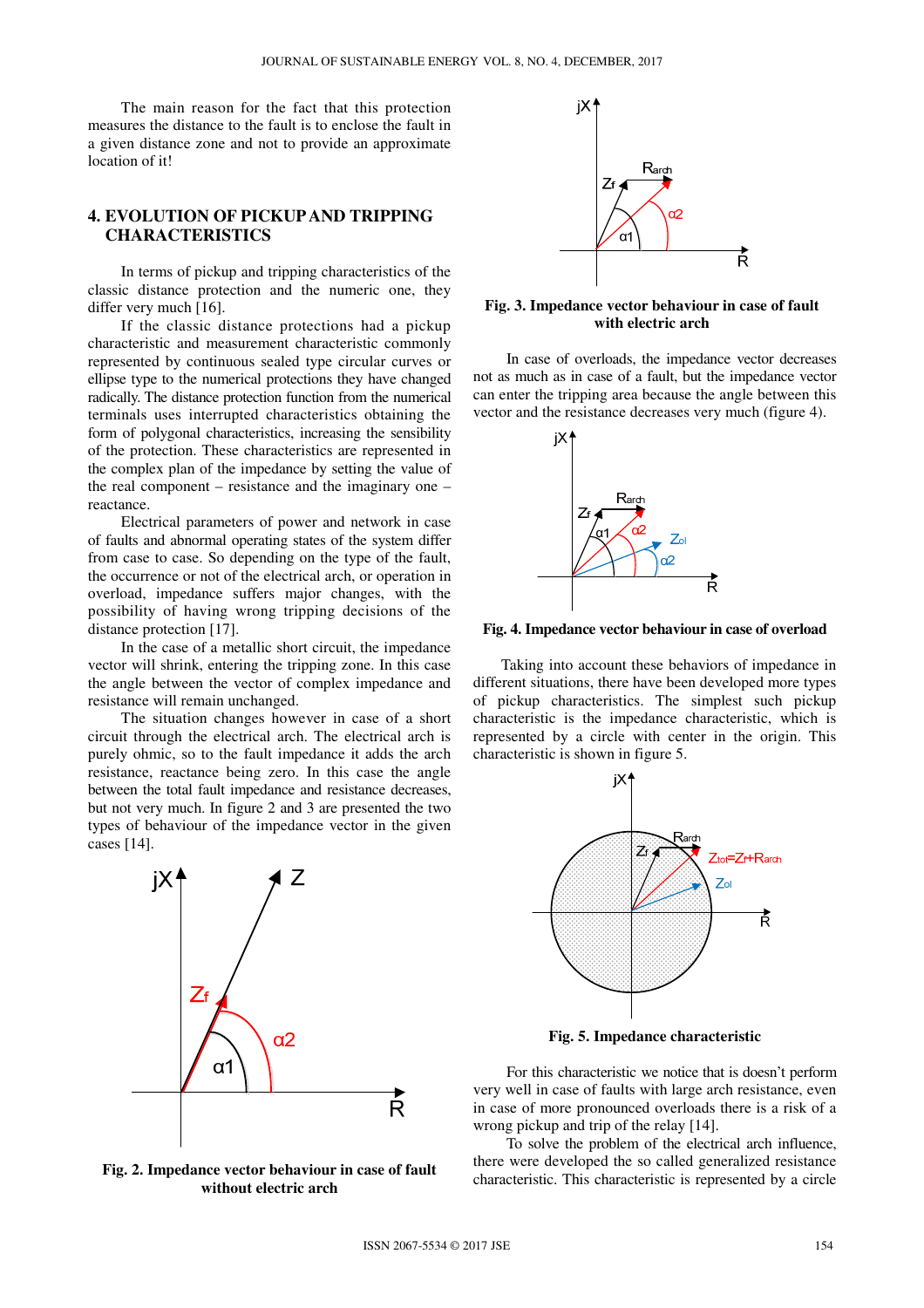given the center moved along the axis R and it is presented in the next figure.



**Fig. 6. Generalized resistance characteristic** 

This characteristic, having the circle's center moved along the axis R, performs very well at high current electrical arch resistance. The major disadvantage is the behavior to overloads, these are practically undetectable [14].

For a better framing of the fault in case of electrical power lines fault and the attempt to detect overloads there were created mixed admittance relays (mho). These relays have a circular characteristic, the center of the circle being offset by both the axis  $R$  and the axis  $jX$ . The radius of the circle forms a straight segment between the origin and the center of the circle, which is inclined 45° to the axles. Characteristic of the mixed admittance relay is presented in figure 7.



**Fig. 7. Mixed admittance relay characteristic** 

These characteristics have an excellent behavior in case of short circuits with or without an electric arch, but the detection and classification of the overload state in a system depends very much on how the angle between the complex impedance and R axis decreases [14].

As the time passed, there has been found a solution to this problem by introducing ellipse type characteristics. These ellipses are thus positioned in the complex plan, so between the major axis and the R axis will be formed an angle equal to the short circuit angle of the protected line (figure 8).



**Fig. 8. Ellipse type characteristic** 

This kind of characteristic has a great behaviour in both cases, the electric arch influence and the case of overloads [14].

The current trends in terms of achieving operating characteristics using numerical technique resulted in obtaining the characteristics of polygonal type which are very similar to the elliptical characteristics (figure 9).

Therefore actual equipment are using polygonal type of characteristics like the one presented in figure 10.



**Fig. 9. Comparison of the elliptical and polygonal characteristics**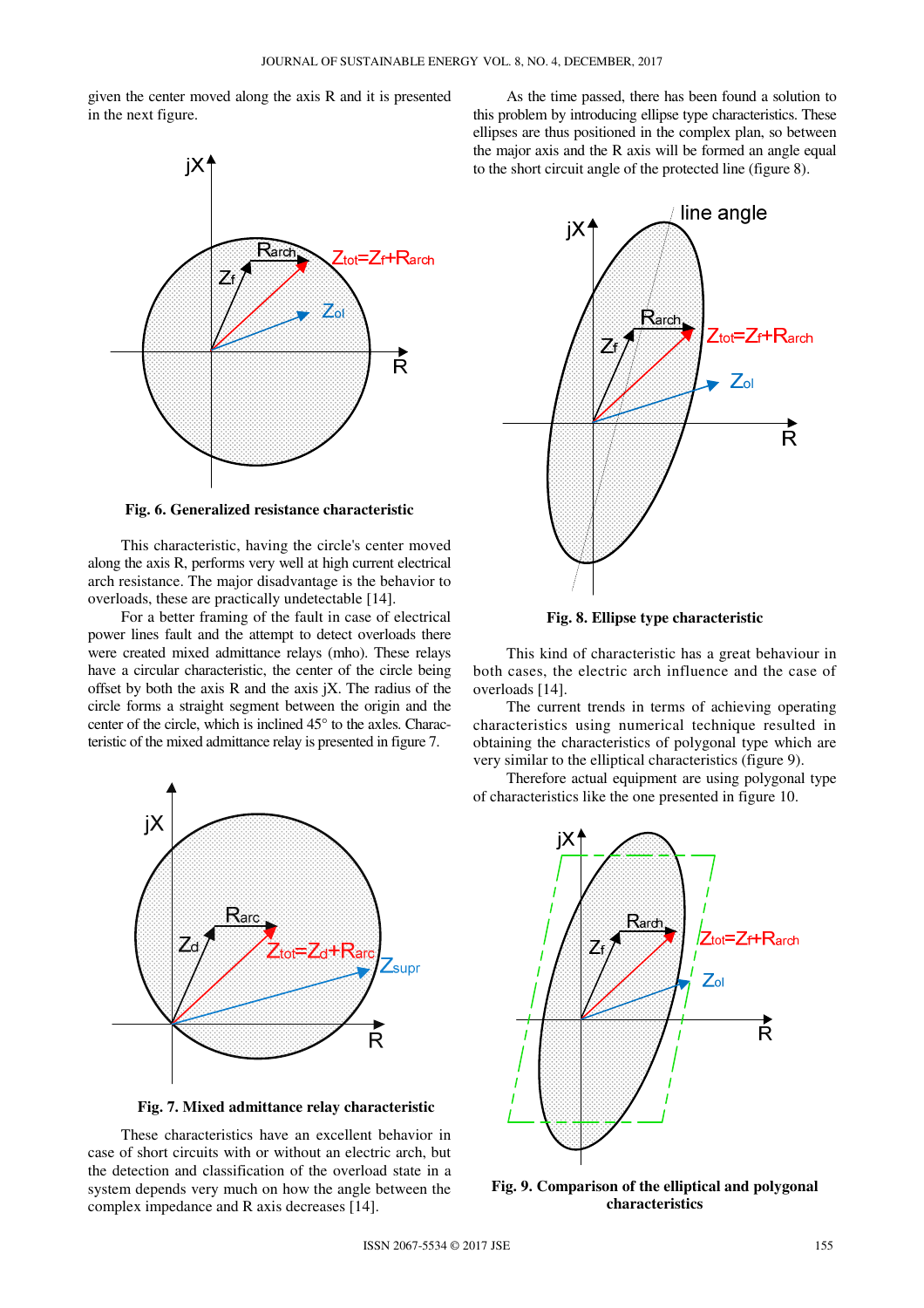

**Fig. 10 – Actual polygonal type characteristics** 

Distance protection is a protection targeted for using both power parameters such as voltage values and current values. Related to these aspects, in both cases, the classic protection and the numeric protection, at the disappearance of the secondary voltage the distance protection function must be blocked [7], [11].

For the classic relays this has been done with specific relays, while in the case of numerical relays this is done through the auxiliary normally closed contacts of MCB located in the secondary voltage circuits [11].

Another issue related to the operation of the distance protection is the dependence of the abnormal state of power swings. Power swings causes quick changes of the impedance vector by changing the power direction [18], [19]. These swings can also cause tripps so the distance protection must be blocked [20], [21], [22].

Detection of the power swing is based on the measuring of the decreasing speed of the complex measured impedance and her passing speed between the distance zones [20]. I mention that if during blocking protection as a result of power swing detection a fault occurs, the blockage must be canceled, the protection ordering the circuit breaker tripping in the detected zone [17], [20], [21].

## **5. THE CONSTRUCTIVE PRINCIPLES OF DISTANCE PROTECTION**

As we stated before, classic protections were made through a number of items for each function. Currently the protections made in the numerical technique include several protection functions within the same terminal equipment called numerical protection equipment [3].

Distance protection called generically is a numerical protection terminal given as basic protection function in the terminal is the distance protection, this terminal have other functions [23], [24]:

- fuse failure protection;
- power swing blocking;
- auto reclosure function;
- overcurrent functions:
- teleprotection;
- high current switch on to fault function SOTF/TOR.

This last function is a new function that is not included within classic protections and that uses different principles of operation. Perhaps of all the protection functions this is the only one that can be improved, and there are a few cases of wrong actions in operation.

The function is basically a high speed overcurrent protection which activates only in case of a manual close command of the circuit breaker [3], [23].

A major difference between the classic protection systems and the new ones is the ability of communication between these devices [25], [26], [27]. Communication is carried out via fiber optic support and it's using the IEC 61850 communication protocol, which is a substation protocol [22], [27], [28].

### **6. RECENT TRENDS USING NUMERICAL PROTECTION**

This section deals with the recent trends regarding the evolution of the protection systems. The synthesis is developed using 35 papers from international conferences regarding power systems protection (mainly the distance protection).

- a) aspects regarding secondary circuits [1], [2], [3], [4], [27], [31]:
	- secondary circuits influence on power system behavior;
	- internal supervision of the protection equipment;
	- relay testing considering primary equipment position;
	- relay configuration study;
	- communication improvement between transformers and protection equipments:
	- secondary circuits simulation.
- b) distance protection behavior in presence of line compensation [5], [6], [10], [12]:
	- distance protection optimization considering line compensation;
	- distance zones parametrization considering line compensation;
	- distance protection behavior using SVC systems.
- c) influence on distance zones [7], [8], [9], [11], [13], [15]:
	- faulted phase selection;
	- STATCOM systems impact on distance zones;
	- frequency deviation impact on distance protection;
	- transformers influence on voltage and current values;
	- wind farms influence on distance zones;
	- parallel power line influence on the first distance zone.
- d) distance protection behavior during power swing and electric arc [14], [17], [18], [19], [20], [21]:
	- electric arch influence on measured impedance;
	- distance protection behavior during power swing;
	- distance protection blocking during power swing;
	- power swing detection:
	- renewable energy impact on distance protection.
- e) protection devices using numerical technology [16], [22], [24]:
	- tripping time analysis;
	- fault location using numerical information;
	- numerical equipment behaviour during system restoration.
- f) fiber optic communication between protection devices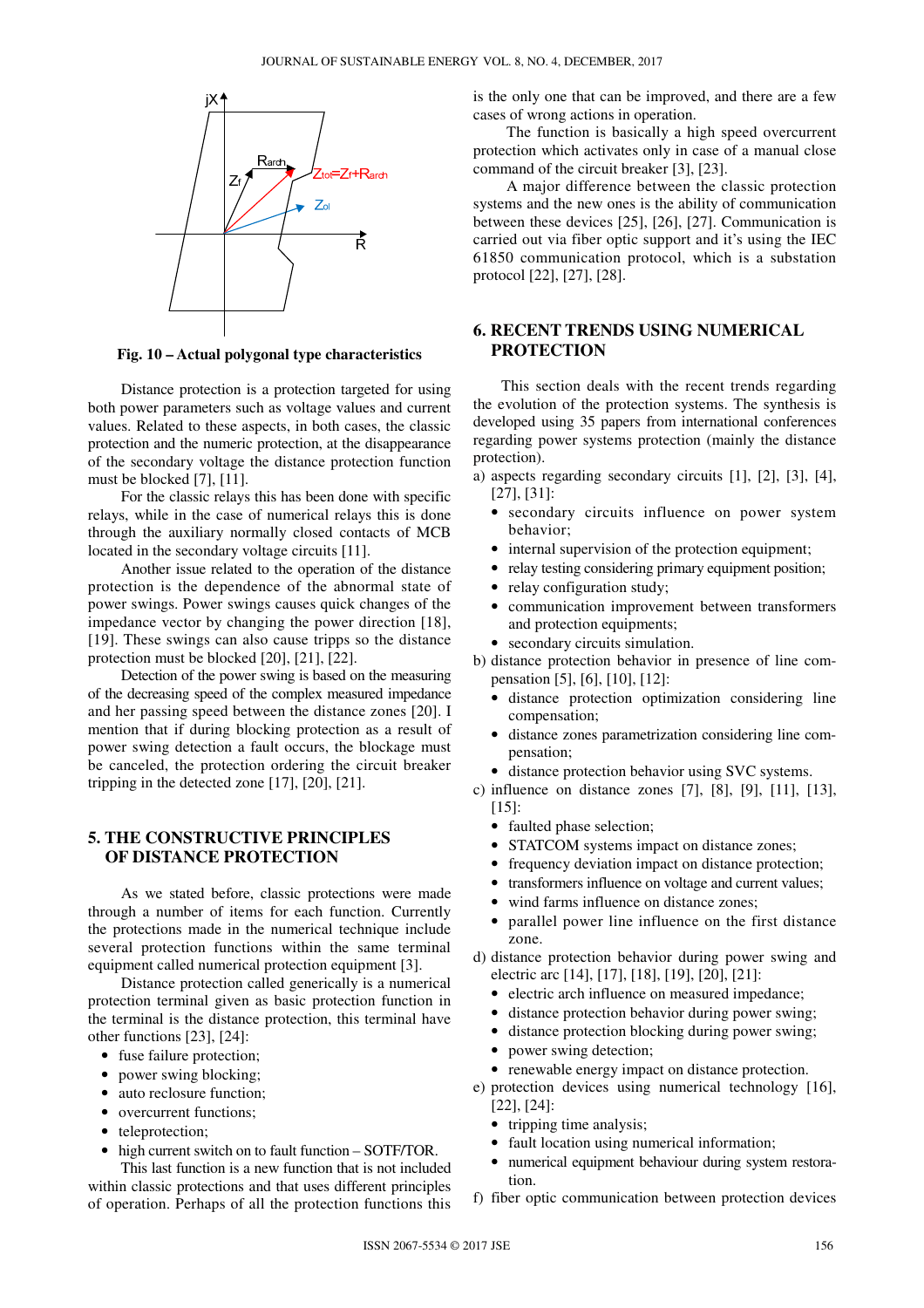[25], [26], [28], [29]:

- substation modernization using IEC61850 protocol;
- equipment communication using IEC61850 protocol;
- protection and automation system implementation using IEC61850 protocol;
- human-machine communication.
- g) importance of backup protection functions [23], [30], [32], [33], [34], [35]:
	- usage of directional backup overcurrent function;
	- control and backup protection insurance in power system operation;
	- false tripping due to improper configuration;
	- line differential protection;
	- power line protection using electrical power parameter information during fault.

#### **7. CONCLUSION**

In the past two decades, by the development of the computing technique, the protection functions have been implemented in the numerical technology, including several protection functions in the same equipment. Through this jump and through the use of numerical technology there were solved two of the three main conditions which must be satisfied by a protection equipment: speed and sensibility.

Taking into account the two major requirements that the power system and the actual trends of realizing protection and automation equipment has to accomplish, I consider that there are functions that can be optimized.

Most of these functions are based on laws and theorems in electrical engineering and studies of the behaviour of electrical energy parameters in different situations.

I think that some new protection functions can be optimized and that new ones may arise, but for that to happen, there must be a solid and open collaboration between electrical and IT engineers.

Also, a research on the protection and automation systems must include some variables such as the state at a certain moment of some equipment and not to rely only on what type of system element should be protected and neither on the specific protection of this element.

By studying how to implement the protection's logics on the basis of laws and theorems in electrical engineering, by implementing them into a mathematical model and through the use of variables that represent the status of the system at a certain time, you can get very good results regarding the selectivity and the optimization of the protection and automation equipment's functioning.

#### REFERENCES

- [1] E.L. Kokorin, S.A. Dmitriev, A.I. Khalyasmaa, Electrical network reliability assessment with consideration of the secondary circuits effect,  $57<sup>th</sup>$  International Scientific Conference on Power and Electrical Engineering of Riga Technical University (RTUCON), 2016. pp. 1-6
- [2] Y.T.Y.H. Jia Liu, Improved analytic model to detect hidden failure of protection relays, IEEE International Conference on Probabilistic Methods Applied to Power Systems (PMAPS), 2016, pp. 1-6
- [3] B. Vandiver, Why testing digital relays are becoming so difficult. Part 3: Advanced feeder protection, 69<sup>th</sup> Annual Conference for Protective Relay Engineers (CPRE), 2016, pp. 637-642
- [4] W. An, M.Y. Zhao, J.S. Li, H.Y. Zhou, Z.H. Chen, J. Yu, L. Li, S.J. Chen, Z.D. Bi, Y.H. Xia, Q.Y. Yu, Online evaluation and verification of protection relay settings – Design and field experience,  $12<sup>th</sup> IET$  International Conference on Developments in Power System Protection (DPSP), 2014, pp. 19-22
- [5] X.G. Magagula, D.V. Nicolae, A.A. Yusuff, The performance of distance protection relays on series compensated line under fault conditions, IEEE International Conference Africon, 2015, pp. 1-6
- [6] S. Roy, P.S. Babu, Power swing protection of series compensated transmission line with novel fault detection technique, International Conference on Green Computing Communication and Electrical Engineering (ICGCCEE), 2014, pp. 1-6
- [7] T. Utsumi, T. Nakatsuka, H. Takani, H. Amoh, F. Kawano, P. Beaumont, Faulted phase selection function based upon impedance comparison in a distance protection relay, International Conference on Advanced Power System Automation and Protection (APAP), 2011, p. 314-319
- [8] M. Allehyani, H. Samkari, B.K. Johnson, Modeling and simulation of the impacts of STATCOM control schemes on distance elements, North American Power Symposium (NAPS), 2016, pp. 1-6
- [9] C.L. Silva, G. Cardoso Jr., A.P. de Morais, G. Marchesan, F.G.K. Guarda, A continually online trained impedance estimation algorithm for transmission line distance protection tolerant to system frequency deviation, Electric Power Systems Research, 147 (2017), pp. 73-80
- [10] A.R. Singh, Sanjay S. Dambhare, Adaptive distance protection of transmission line in presence of SVC, Electrical Power and Energy Systems, 53 (2013), pp. 78–84
- [11] [Ghor2015] A. Ghorbani, An adaptive distance protection scheme in the presence of phase shifting transformer, Electric Power Systems Research, 129 (2015), pp. 170-177
- [12] H. Abdollahzadeh, B. Mozafari, M. Jazaeri, Realistic insights into impedance seen by distance relays of a SSSC-compensated transmission line incorporating shunt capacitance of line, Electrical Power and Energy Systems, 65 (2015), pp.394-407
- [13] L.A.T. Guajardo, A.C. Enríquez, Z. Leonowicz, Error compensation in distance relays caused by wind power plants in the power grid, Electric Power Systems Research, 106 (2014), pp. 109-119
- [14] M.C.R. Paz, R.C. Leborgne, A.S. Bretas, Adaptive ground distance protection for UPFC compensated transmission lines: A formulation considering the fault resistance effect, Electrical Power and Energy Systems, 73 (2015), pp. 124-131
- [15] M.R. Araújo, C. Pereira, A practical first-zone distance relaying algorithm for long parallel transmission lines, Electric Power Systems Research, 146 (2017), pp. 17-24
- [16] M. Lukowicz, J. Magott, P. Skrobanek, Selection of minimal tripping times for distance protection using fault trees with time dependencies, Electric Power Systems Research, 81 (2011), pp. 1556-1571
- [17] R. Dubey, S.R. Samantaray, B.K. Panigrahi, V.G. Venkoparao, Data-mining model based adaptive protection scheme to enhance distance relay performance during power swing, Electrical Power and Energy Systems, 81 (2016), pp. 361-370
- [18] V. Azbe, R. Mihalic, J. Jaeger, A direct method for assessing distance-protection behavior during power swings, Electrical Power and Energy Systems, 90 (2017), pp. 94-102
- [19] G. Benmouyal, D. Hou, D. Tziouvaras, Zero setting power swing blocking protection, 3<sup>rd</sup> IEEE International Conference on Reliability of Transmission and Distribution Networks (RTDN), 2005 pp. 249-254
- [20] M.K. Gunasegaran, C.K. Tan, A.H.A. Bakar, H. Mokhlis, H.A. Illias, Progress on power swing blocking schemes and